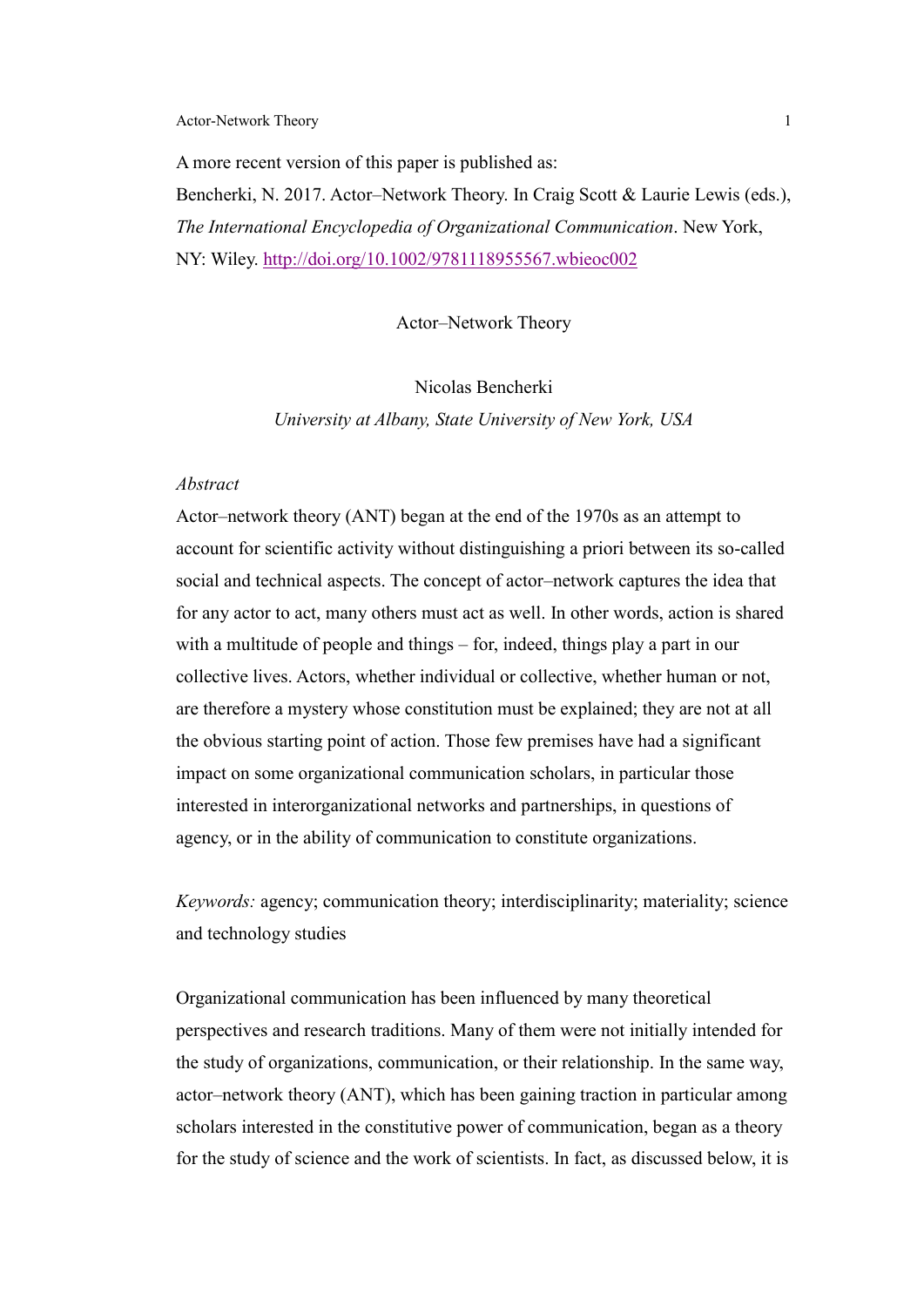only recently that actor–network scholars have acknowledged the importance of communication, and the organizational relevance of their own theory. However, this lack of explicit attention to communication processes has not stopped organizational communication researchers from borrowing insights from ANT. For instance, some of them are exploring ANT's suggestion that social entities do not pre-exist the joint work of a multitude of beings that brings them into existence and the ways in which that opens up new directions for organizational communication research. This idea, along with its reliance on a meticulous ethnographic methodology, has made ANT a powerful lens for the study of communication's role in the constitution of organizations and other phenomena within and around organizations.

After an overview of ANT's core ideas, this entry will review some of the uses of the theory in communication studies more broadly, before focusing on three particular applications of ANT in organizational communication: networks, nonhuman agency, and the link between communication and organizations. The entry concludes with a discussion of some of the most common critiques of ANT and future research directions in this area.

## **Central tenets of ANT**

Offering an outline to actor–network theory is difficult, as it has taken several forms throughout the decades. Although it is now commonly used as an alternative sociological theory, ANT initially emerged as an approach to the study of science and scientific activity in Latour and Woolgar's *Laboratory Life* (1979) and then in Latour's *Science in Action* (1987). Since then, ANT has been associated with a critique of conventional sociology, with works in the sociology of economics, in environmental theory, and in the philosophy of knowledge. A common thread through all of ANT's incarnations is its insistence that any apparently single actor is already a network of many others that act as well. ANT borrows from French narrative theorist A. J. Greimas the term *actant*, by which it highlights the fact that the ability to act is not a feature of one's nature (i.e., being a human, an object, or anything else), but rather a relational feature; said otherwise, an actant is anything that makes a difference in a situation. Although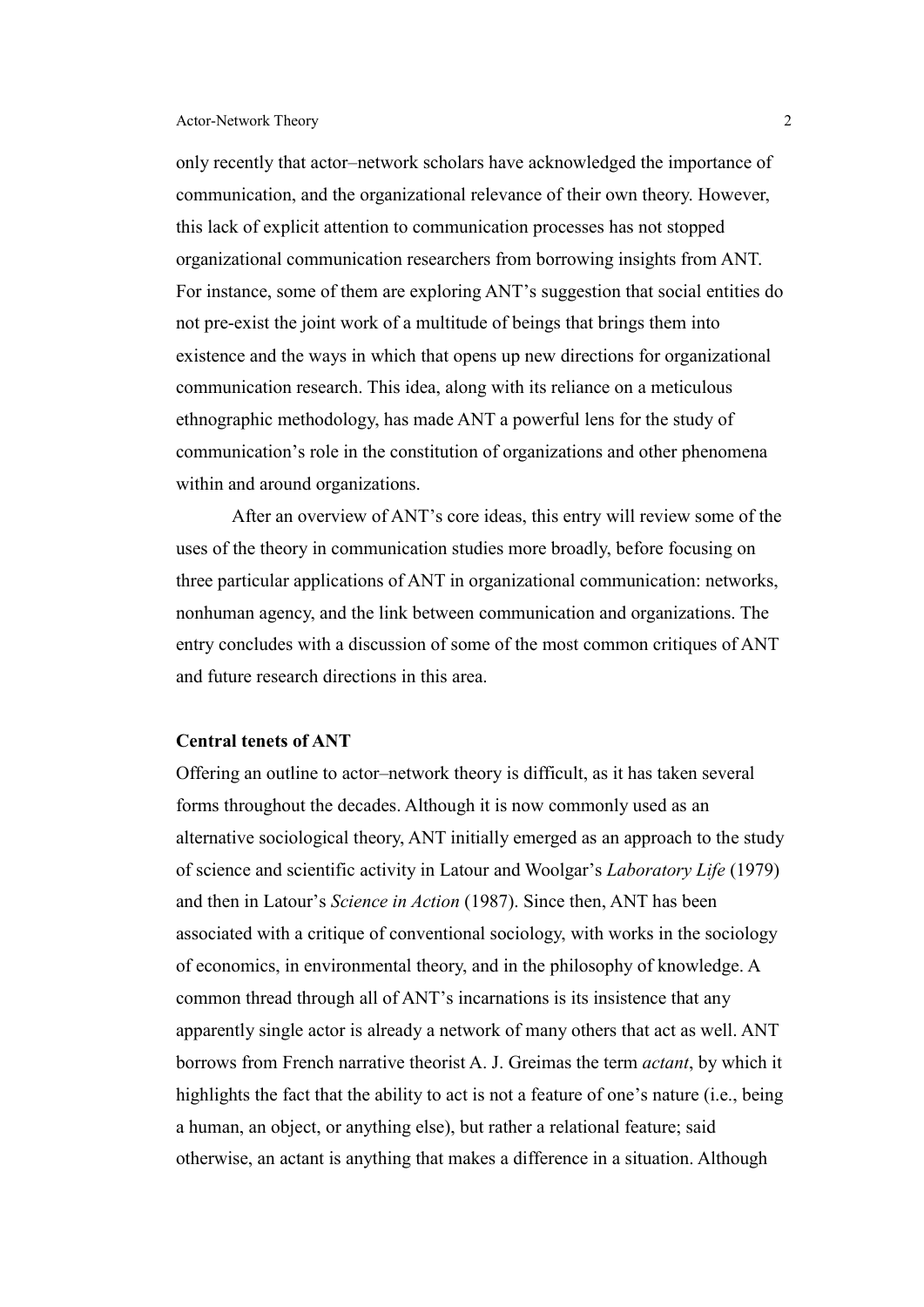many misinterpret actor–network theory as a theory of actors or actants embedded in a network, in fact it is a theory of actants *as* networks.

The development of actor–network theory was influenced by British sociologist of knowledge David Bloor's call for a "strong programme" in the study of science and knowledge, according to which failure and success should be studied in the same terms, rather than supposing that scientific success is attributable to intrinsic scientific progress while failure is explained by "social" factors. For ANT scholars, this was interpreted as a call to refrain from taking shortcuts through social explanations; if any such things played a part in the success or failure of a scientific project, then that impact should be witnessed concretely in the work of the scientists and engineers. Latour's colleague at the Paris Mines School, Michel Callon, first introduced the notion of actor–network while he was studying a 1980s project to create the first French electric car. The project was eventually abandoned, and Callon used the term actor–network to account for the plethora of heterogeneous elements (oil prices, political concerns, technical issues, etc.) that failed to align in favor of the project. The electric car, in that sense, could be an actant in its own right only inasmuch as it brought together and stabilized the many different actions and interests that allowed it to come into being. The notion of actor–network, hence, draws attention on the fact that a seemingly unitary and coherent actant is in fact the always-provisional stabilization of heterogeneous others that make it up. Action, in other words, is always *mediated*: one actant's ability to act lies in the action of others. As Latour's (1996) famous maxim goes: "when one acts, others proceed to action" (p. 237).

A key feature of actor–network theory is its agnosticism to the nature of the things, people, principles, etc., that contribute to the actant's makeup and agency. ANT authors regularly resort to the word "heterogeneity" to point out that researchers must be careful not to hold assumptions about the nature and identity of the people and things that may play a part in any given action or situation, or about their alleged "intentionality." Indeed, nonhumans (probably the theory's signature notion) also *make a difference*, and ANT gives credit to any being, irrespective of its nature, that has an effect in the situation under study. ANT's agnosticism is an extension of the notion of symmetry, in the sense that what is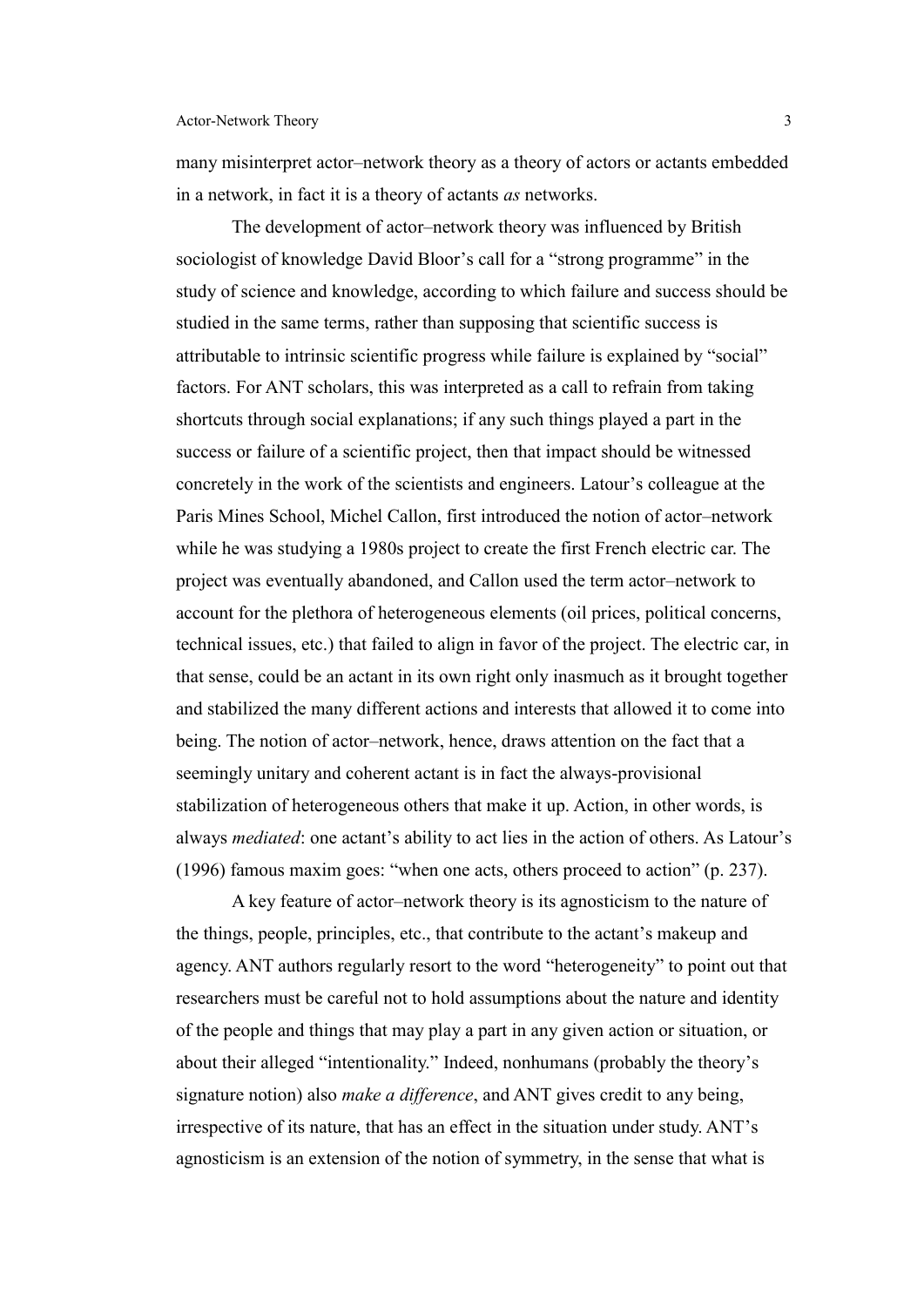technical and natural should be explained in the same terms as what is social or cultural. In practical terms, this means that researchers should refrain from switching theories according to what aspects of reality they describe; rather, they should "follow the actors," whose reality consists in a ceaseless hybridization of so-called social, technical, natural, and other elements. Said otherwise, the work of "purifying" reality into neat categories is that of (some) researchers, not that of the people who actually deal with the world on a daily basis.

Yet, actor–networks, in most cases, seem to be simple and unitary; or, following the theory's jargon, they are *black boxed*. This expression captures the idea that we experience many of the objects – but also people – we interact with only to the extent that they provide us with some expected output. For instance, the computer screen displays my word processor file; the woman at the grocery store scans the item I want to buy; the street light turns green after a short while. Otherwise, they are opaque to us: it is only when there are breakdowns that we become aware of the vast network of electronic pieces, wires, lightbulbs, training, emotions, etc., that is involved in the smooth running of each of those seemingly simple "things." ANT stresses that this apparent seamlessness and smoothness is the outcome of complex interactions and much labor, rather than the natural state of facts. For ANT, the process of reopening black boxes is not only a practical issue facing actors – for instance when minority employees attempt to resist well established managerial practices and tools – but also a methodological challenge for researchers. ANT studies look for ways of revealing the generative intricacies that constitute and stabilize technical and social reality. One common strategy, for instance, is to focus on moments of sociotechnical controversy, when networks are interrupted and when their composition becomes problematic again. For instance, in *Acting in an Uncertain World*, Callon, Lascoumes, and Barthe (2009) studied the controversy over mad cow disease to show the limits of delegative democracy, which makes assumptions about the way our societies are constituted and excludes the technical and scientific aspects of our collective lives. Another way of opening up the black box of actor–networks consists in following ongoing projects, either in real time or after the fact through historical and documentary evidence. It is in that sense that actor–network theory has proved powerful to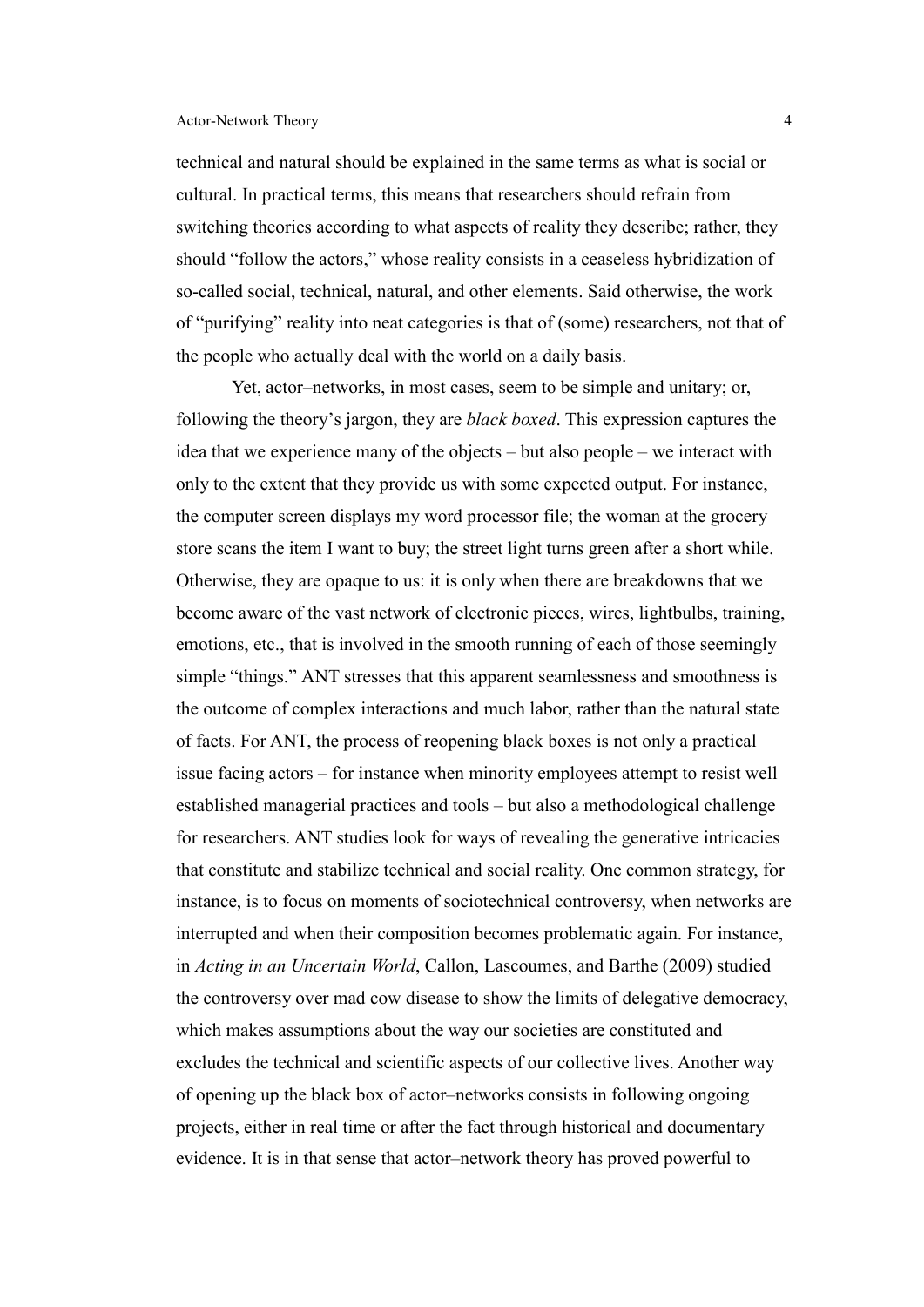analyze the construction not only of scientific facts or technology, but also of collectives, organizations, and other social groupings. This foray of ANT into social theory is justified given that, through the notion of actor–network, it has always acknowledged action's collective character. An innovation of ANT's social theory is, precisely, its refusal to speak of an already present society, or of preexisting structures. For ANT, for instance, there is "no group, only group formation" (Latour, 2005, p. 27). Collectives, structures, and organizations must be accounted for from the perspective of the "flat land" of interactions, that is, from observable actions and encounters. Otherwise, if already structured institutions and social entities are invoked to explain collectives, those accounts run the risk of being tautological.

Of particular interest to communication scholars is actor–network theory's insistence on a series of semiotic notions, which have led it to be either applauded or, on the contrary, criticized. For instance, one of the key concepts of actor– network theory is that of "translation." In fact, ANT is sometimes referred to as the *sociology of translation*. Translation consists in one particular actor (or a black boxed actor–network) being able to act as the spokesperson for the many others it manages to enroll in a particular program of action. The action of others, in other words, is carried out or expressed through the spokesperson who acts as the visible face or audible voice of the actor–network. Translation allows making the action of actor–network equivalent in other places or times, or at different orders of magnitude, for instance when a graph translates the action of invisible bacteria, or when an ethnographer writes about geographically or culturally faraway places. Translation, of course, is never perfect, and always includes an element of betrayal. This is why, for researchers, actor–networks need to be unfolded and revealed: the noisy and messy multitude is disciplined and kept tidy as long as its actions are translated into a neat and smooth running program of action. That being said, the spokesperson may be contested, and cracks may appear in the apparent unity of the actor–network.

Relatedly, ANT literature has insisted on the idea that a material artifact – for instance a piece of technology – is "inscribed" with a "script," which means that the said artifact carries the more or less explicit intention of the engineers or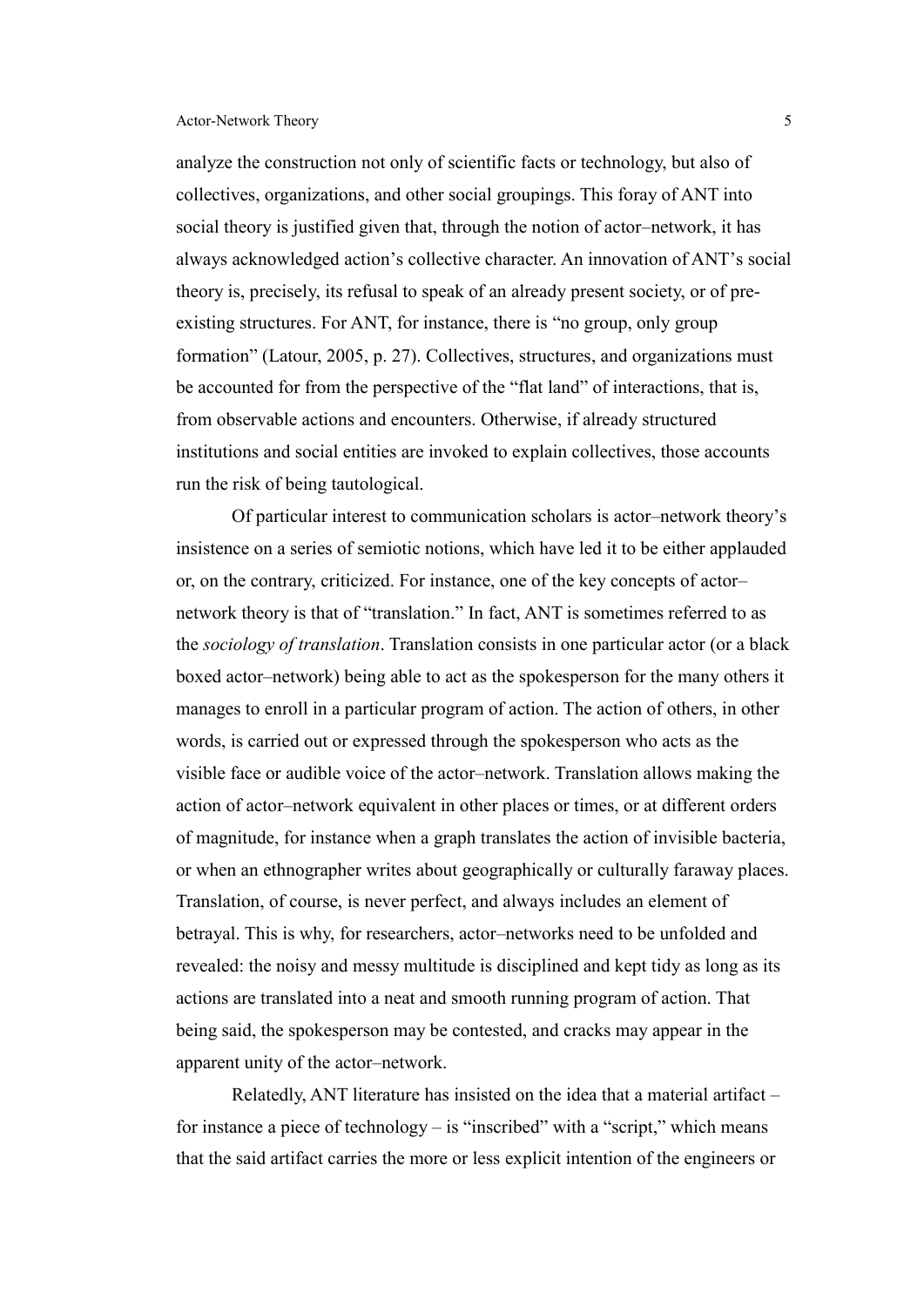designers that conceived it. For instance, a seatbelt that automatically positions itself over the driver's chest is inscribed with a certain sense of morality, that is, that drivers cannot be trusted with their own safety. There is a certain amount of controversy over whether notions such as inscription – but also related concepts, such as "circulation," "mediators," or "scripts," as well as ANT's reliance on A. J. Greimas's narrative theory – are to be taken metaphorically, or literally. In other words, is ANT a theory of the action of humans and nonhumans, or rather a theory of the way that action may be described, written, and textually circulated? For example, although Latour conducted work on the rhetoric and semiotics of academic writing, and even though he has insisted on the need for a theory of enunciation, which may suggest that he is indeed interested in a more linguistic version of ANT, his British colleague John Law suggests "material-semiotic relationality" as the name for ANT's underpinning assumptions about reality; here, however, "semiotic" should be understood to refer to the mutual definition and shaping of a given network's elements, rather than a study of signs and meaning. Beyond hair splitting, how ANT uses this "semiotic" vocabulary matters, precisely, for the status it gives to materiality and its ability to have agency. It can therefore be said that ANT and communication seem to have a natural affinity, at least in sharing a common vocabulary, but the actual correspondence may be different depending on the role ANT gives to those terms, and to what version of material agency one is willing to admit.

The apparent alignment between ANT and communication is further complicated by the fact that the theory has not been explicitly looking at the specific role of communication, whether as a way of actualizing its many concepts (translation, inscription, mediation, etc.) in the negotiation of sociotechnical controversies, or in the construction of social entities. For instance, it was only in 2008 that Latour first entered a dialogue with communication scholars as part of an International Communication Association preconference on organizational communication (see Latour, 2013), followed by a piece in the *International Journal of Communication* (Latour, 2011)*.* If it took a little while for ANT to engage with communication, communication scholars, for their part, have shown interest in actor–network theory since the mid-1990s, and this is also true of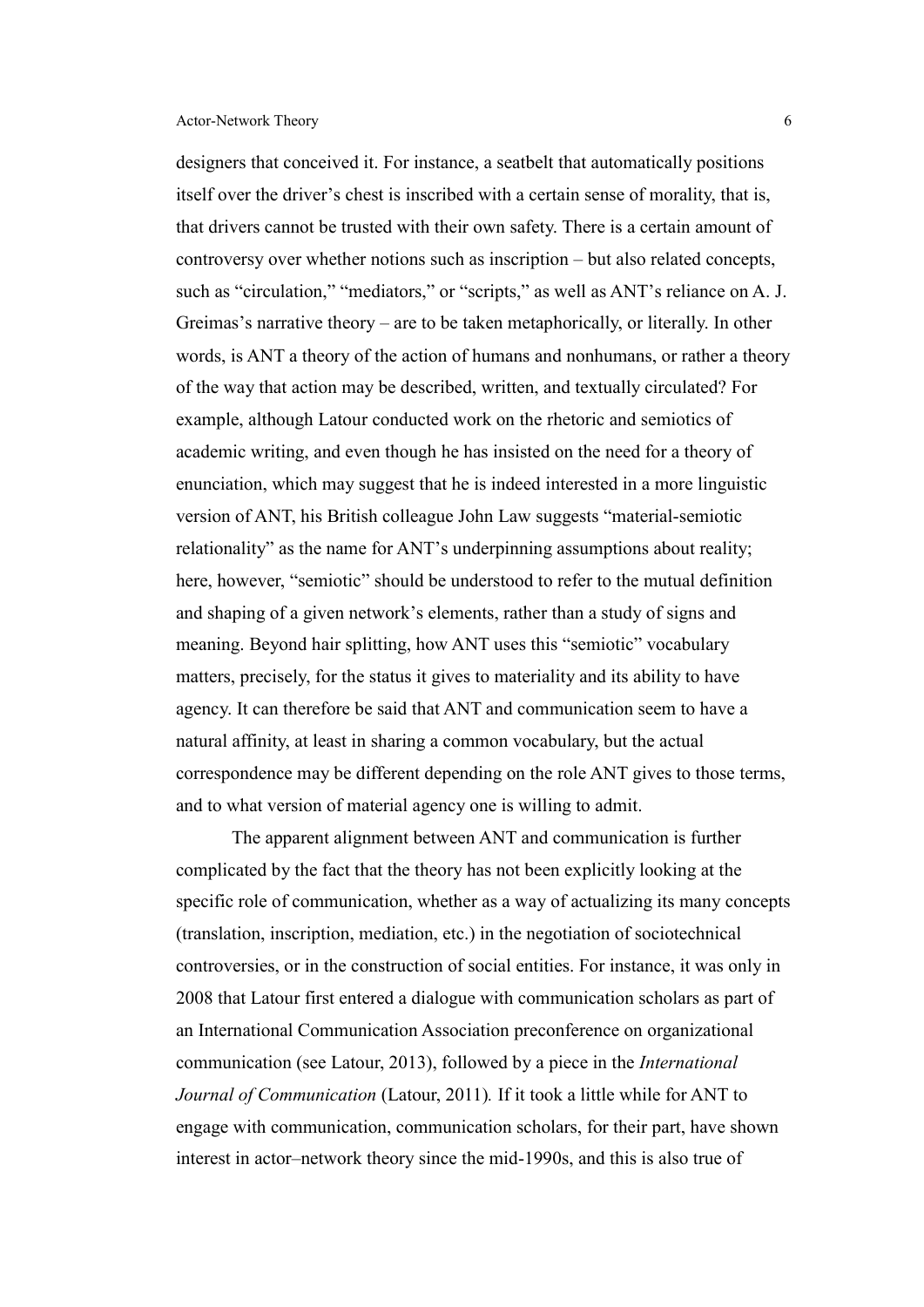organizational communication researchers. In the next sections, we will take a look at the way communication studies more generally has borrowed from actor– network theory before looking at the ways in which ANT has influenced more specifically the field of organizational communication.

### **ANT and communication studies**

Given ANT's origins in the study of science and technology, it is natural to find in its application to the field of communication a similar emphasis on technology, including new media. Indeed, several communication technology and new media researchers borrow from ANT. This is the case, for example, in the earlier work by new media and cyberculture scholar Thierry Bardini, where he used ANT's notions of scripts to account for the way technology "inscribes" a particular understanding of its end user. For Bardini, ANT allowed a different perspective on the conception of technology, especially in the 1980s context, which was dominated by economic perspectives, including Marxism. The theory allowed a vision of the work of engineers that extended beyond considerations of progress, scientific breakthroughs, or economic viability; rather, the focus was on their actual work, including the concrete ways in which they could envision the usage of the technology they were designing. Interestingly, Bardini diverted from ANT in later writing. Siles and Boczkowski (2012), in a similar way, draw from ANT and similar theories to propose that the user generated content of new media plays a part in shaping the technology itself. Drawing on the notion of assemblage (which could be roughly equated to that of actor–network, even though it has a history of its own), they show that the technology, as a whole, extends beyond its materiality proper and includes its uses and the content that is created in those uses. What they call a "texto-material" approach allows fully acknowledging the user's engagement with technology, rather than separating the technological conception of new media devices and platforms from their use. The object of study, here new media, is seen to be in the making – to be evolving as users and software change.

In parallel with a focus on technology proper, some researchers have concentrated on sociotechnical controversies from communicational perspectives.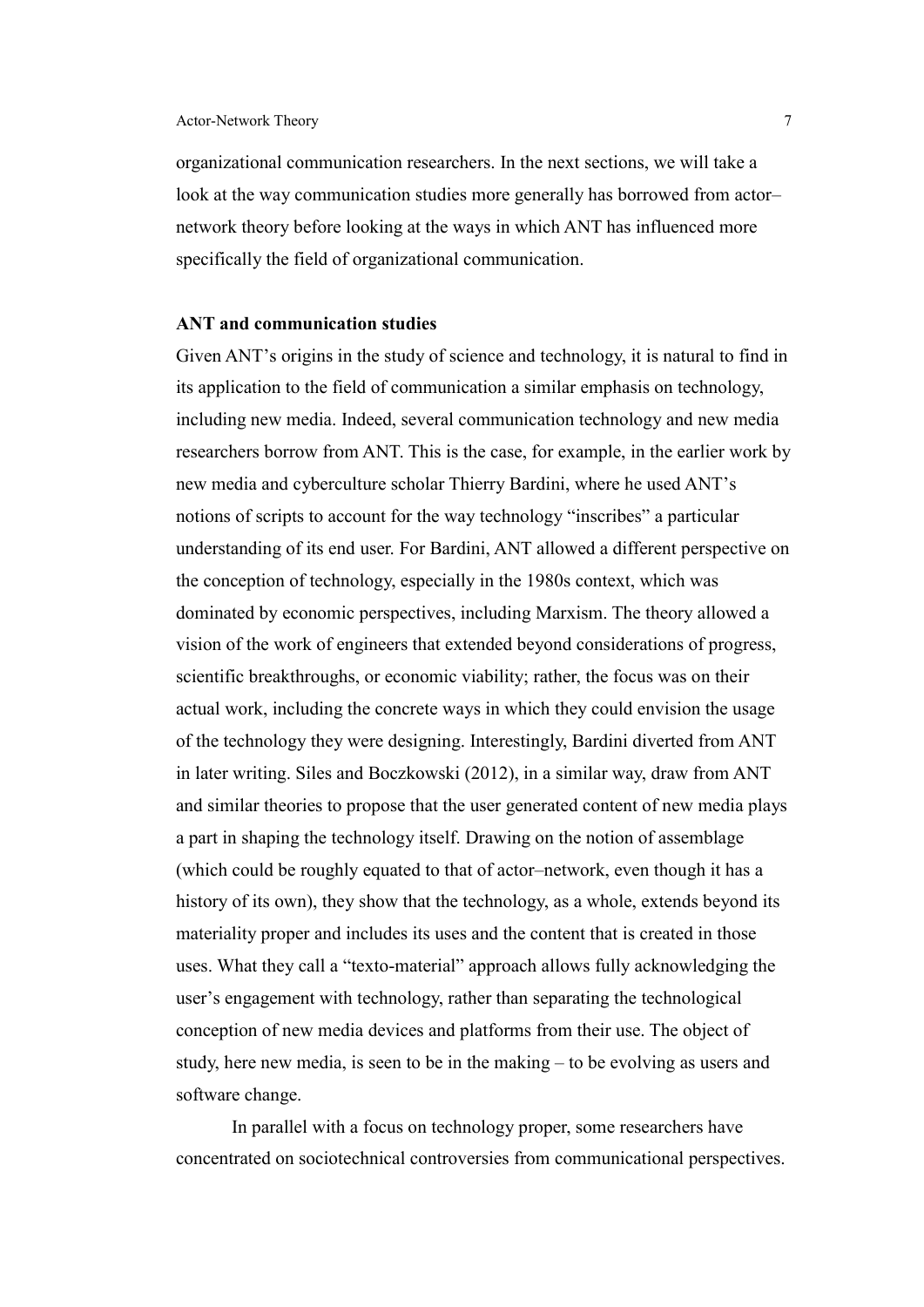This is the case, for example, of Benoit-Barné (2009), who studied "material recalcitrance" through the example of a hydroelectric dam – along with its various technical features that measure water levels – that would not let itself be defined by a power company's official discourse (about an alleged imminent drought), thus contradicting it. Her study constitutes a potent example of nonhuman agency in sociotechnical controversies, as it shows that human discourse may be contradicted by nonhuman action. Besel (2011), for his part, showed how a particular graph in a controversy regarding climate change became "black boxed" by some, that is, perceived as nonproblematic and natural, while others – climate change skeptics – attempted to reopen that black box. Besel's account of the events illustrates ANT's argument over the need for important resources to reopen black boxed facts and technologies, and reveal again the intricacies of the actor– network.

ANT has also found its way into studies of journalism, where it has been useful in accounting for journalists' changing work practices, in particular with respect to technology. The theory allows embracing the heterogeneity of journalistic work and recognizing the many things that make a difference in that field. For instance, Rodgers (2015) has studied the way the technical details of a piece of software – a Toronto, Canada newspaper's content management system – play an important part in the work of newsroom personnel and in their ability to deliver timely news. Rodgers argued that, contrary to official accounts and to studies that limit their scope to the "effects" of technology, the system's development is ongoing and is intertwined with organizational logics, as the system, rather than being unitary, is an actor–network comprising different components as well as their different uses in various portions of the corporation. ANT allows the author to delve into the system's "messy" history, rather than sticking to coherent after-the-fact narratives. Actor–network theory, indeed, allows stressing that boundaries are blurry and the result of the stabilization of an actor– network.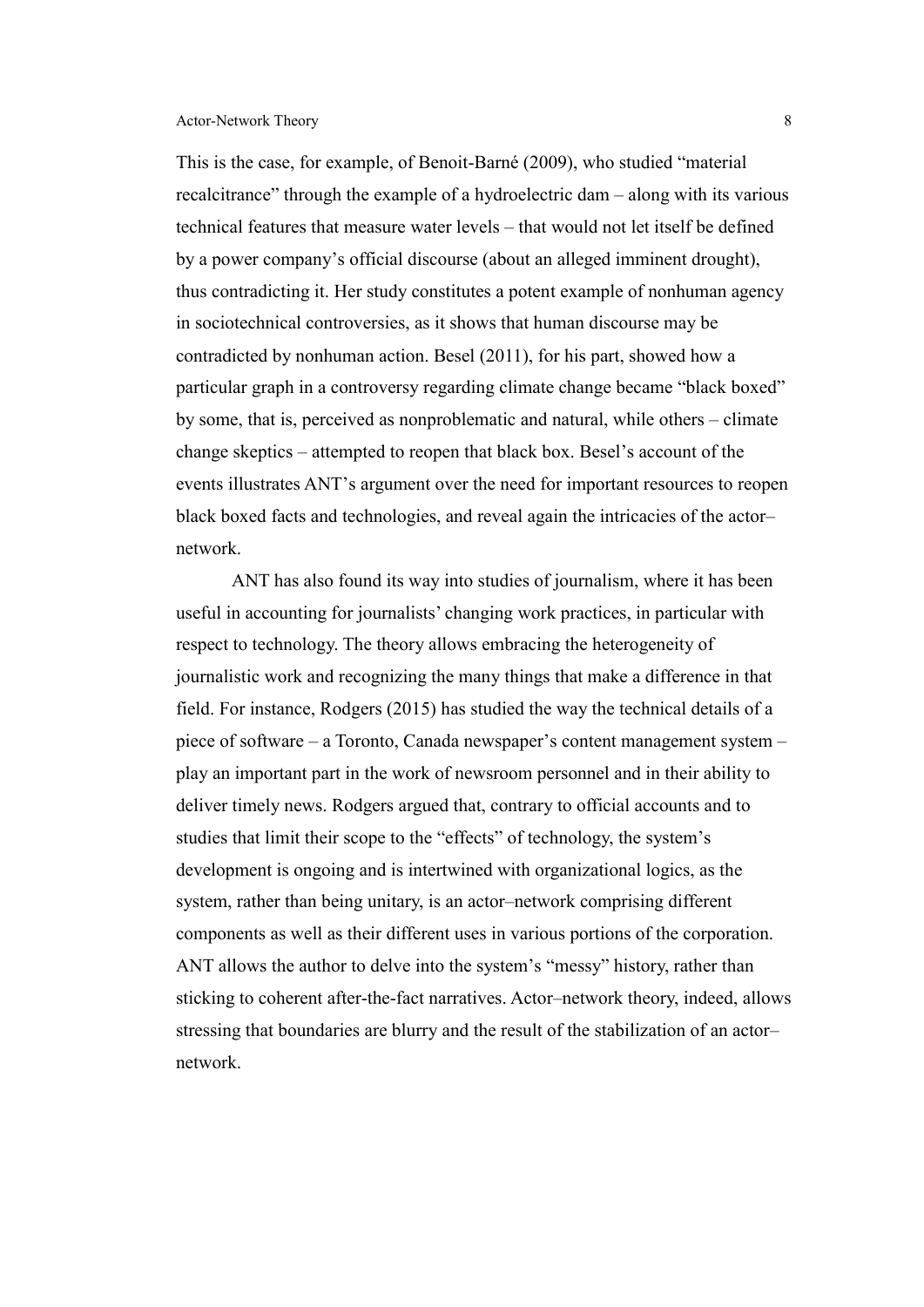### **ANT and organizational communication**

Although communication theory more broadly has mostly borrowed from ANT's discussions of technology and of the heterogeneity of action, organizational communication has embraced a wider array of the theory's notions, and it has done so in more varied ways. In particular, it has appropriated ANT's original treatment of the concept of networks. Organizational communication has also more exhaustively showed the diverse spectrum of nonhumans that may be at play in organizations, in addition to technology. More importantly, some studies have relied on ANT to bridge the gap between communication and organization, and show how interaction and communication "scale up" to constitute the collectives that we call organizations. In doing so, they have revealed the power of actor– network theory for the study of the communicative constitution of organizations (CCO): how documents, notes, emails, whiteboards, slide presentations, and other "technologies" contribute to organizing processes in their ability to carry speech (and the deeds that are accomplished through speech) through time and space, which allows communication to act beyond the specific situation of its production. The work of adapting ANT to organizational communication, and in particular to CCO, was helped by the fact that actor–network theories had already pointed out that social entities are not just floating out there, but require their very existence to be explained from the minutiae of everyday (inter)actions. Many organizational communication scholars therefore found in ANT not only a theory of nonhuman agency, but also a theory of the social that could, to some extent at least, serve as a basis for their theorizing.

## *Networks*

As mentioned earlier, the notion of "network" in ANT takes on a particular meaning: it is not a theory of people or things connected in networks (say, telecommunication networks, or social networks), but rather a theory of actants *as*  networks. In other words, it puts the emphasis on the fact that any action is already shared with others. However, that sharing may (but does not have to) take the form of a concrete network, in the more conventional sense of the word. The presence of the word "network" in the theory's name has led some to privilege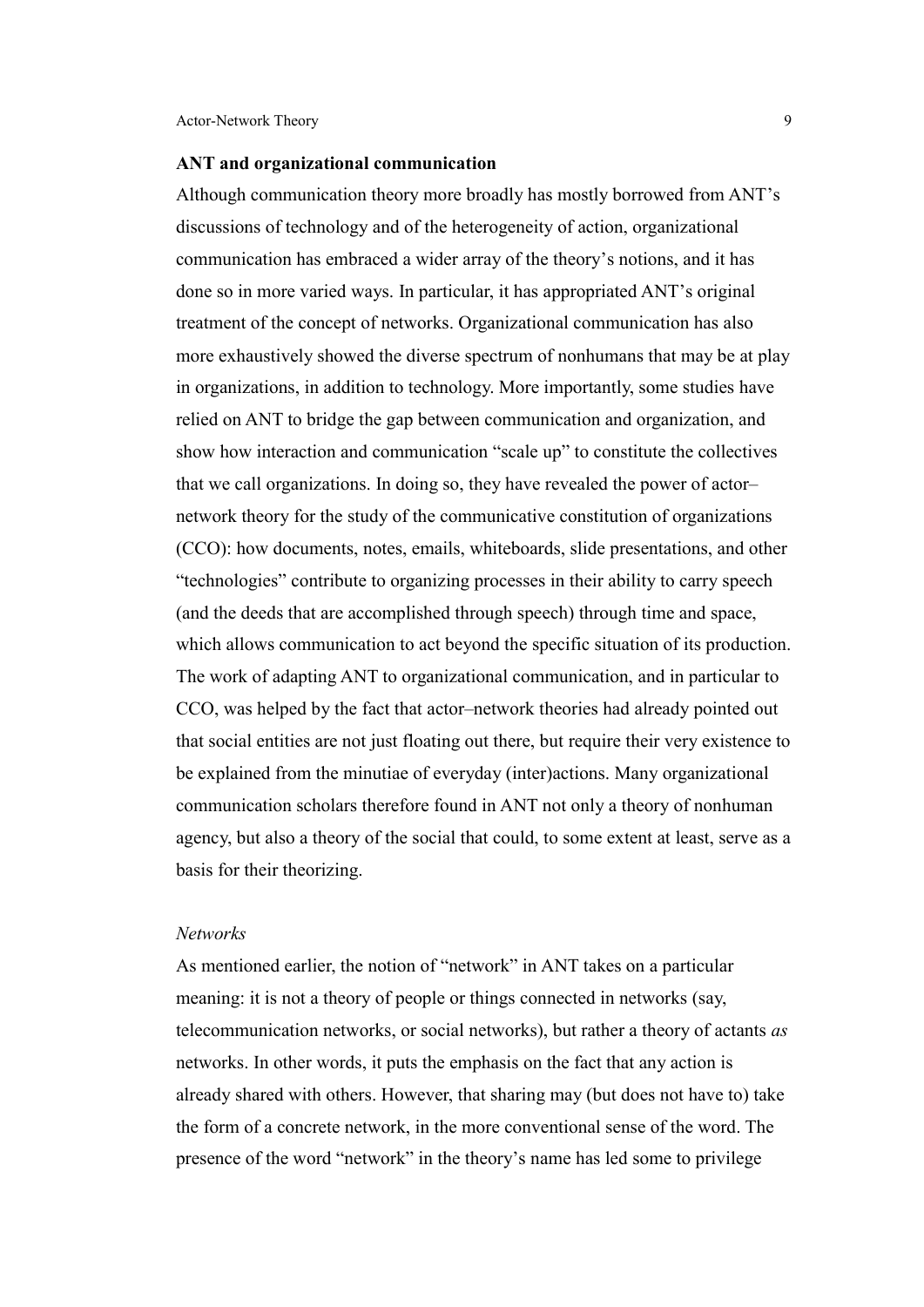studying this sharing of action within such conventional networks, including interorganizational networks. For instance, LaVigne (2003) used actor–network theory to document the creation of a homeless information management system in New York State and its correlative constitution of a network of hitherto weakly linked organizations and agencies. The system not only described existing relationships between funding agencies, nonprofit organizations, shelters, childcare services, and many others, but also created new relations among them (for instance, in establishing a duty to report on their activities) and with the state's homeless population. The unique ANT flavor of LaVigne's study lies in the fact that the computer system *creates* the network that it claims to describe: in other words, technology has organizing properties in its ability to relate people, shelters, agencies, and programs together. Similar studies have been conducted, for example in studying the constitution of interorganizational networks that exist to provide health services to various clienteles or to exchange strategic data between businesses and institutions, or in establishing research and development partnerships. Actor–network theory is particularly resorted to when the network under study is constituted through technological means: for instance, online advertisers are united in a formal association, but also through the sharing of online behavior tracking technologies (Beck, 2015). To a large extent, the actor– network theory literature proper also provides examples of interorganizational networks and their communication practices surrounding technological challenges: this is the case with Callon and Law's (1992) study of the many organizations and government agencies involved in the (aborted) project of designing a British military aircraft.

## *Nonhuman agency*

One of the concepts from actor–network theory that organizational communication has put to the greatest use is that of nonhuman agency. This has been done through an acknowledgement of the role of technology in organizational settings, but also through a broader recognition that agency is not limited to human beings, but is shared with, among others, documents and numbers. On the technological front Taylor and Van Every (1993) used Callon and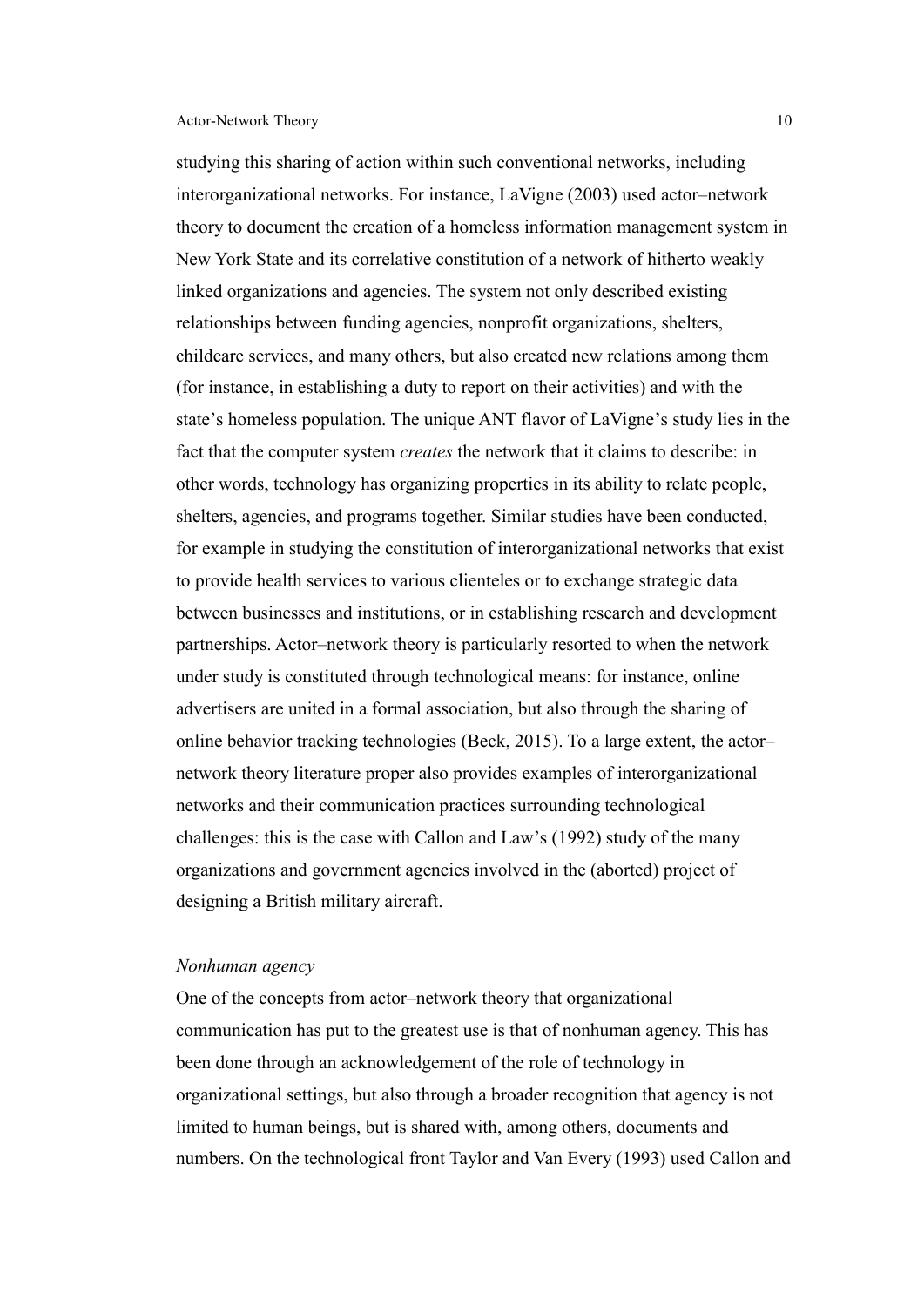Latour's discussion of translation to account for the way technology and materiality provided durability and visibility to the organizational "macro-actor." The macro-actor is not of a different "level" than other beings; it is not "larger" or more encompassing than so-called individuals. Rather, it is a horizontal assemblage of these individuals, with a spokesperson who provides them with the ability to act and speak collectively. More recently scholars have recognized ANT as a candidate theory to account for technological change and its contribution to the constitution of organizations, as well as the role in coordination practices of technology's and humans'shared agency (see, e.g., the work of Paul Leonardi). In other words, ANT allows accounting for the way the heterogeneity of information technology grants its homogeneity to organizations.

In addition to technology, organizational communication scholars have also acknowledged the contribution of other forms of nonhuman agency. In particular, there has been a focus on what has been named "textual agency," that is, the ability of texts of all kinds – documents, contracts, procedures, flyers – to make a difference in situations. For instance, Cooren (2004) gives the example of a note: a worker can say that she reminded herself of something with a note, but it is equally true to say that it is the note that reminded her of something. Deciding which part of the worker–note hybrid *really* acts is a matter of debate, rather than an intrinsic property of action. A similar argument was made in Brummans's (2007) poignant work regarding a euthanasia declaration and its contribution to decisions regarding end-of-life treatments.

Though not involving documents as such, other examples of nonhuman agencies include the various ways in which things are measured in organizations. Accounting and various budgeting practices, when looked at with an ANT friendly lens, prove to be not only quantitative descriptions of organizational processes, but also constitutive of those processes. Accounting, by ensuring that equivalence is maintained throughout temporal and spatial chains of inscriptions, also allows organizational constitution and (tele-)action. The work of Bertrand Fauré and that of Paolo Quattrone are examples of ANT inspired research on numbers in organizations. Besides accounting, literature has also identified how ANT allows recognizing other effects of numbers in organizations: for instance, a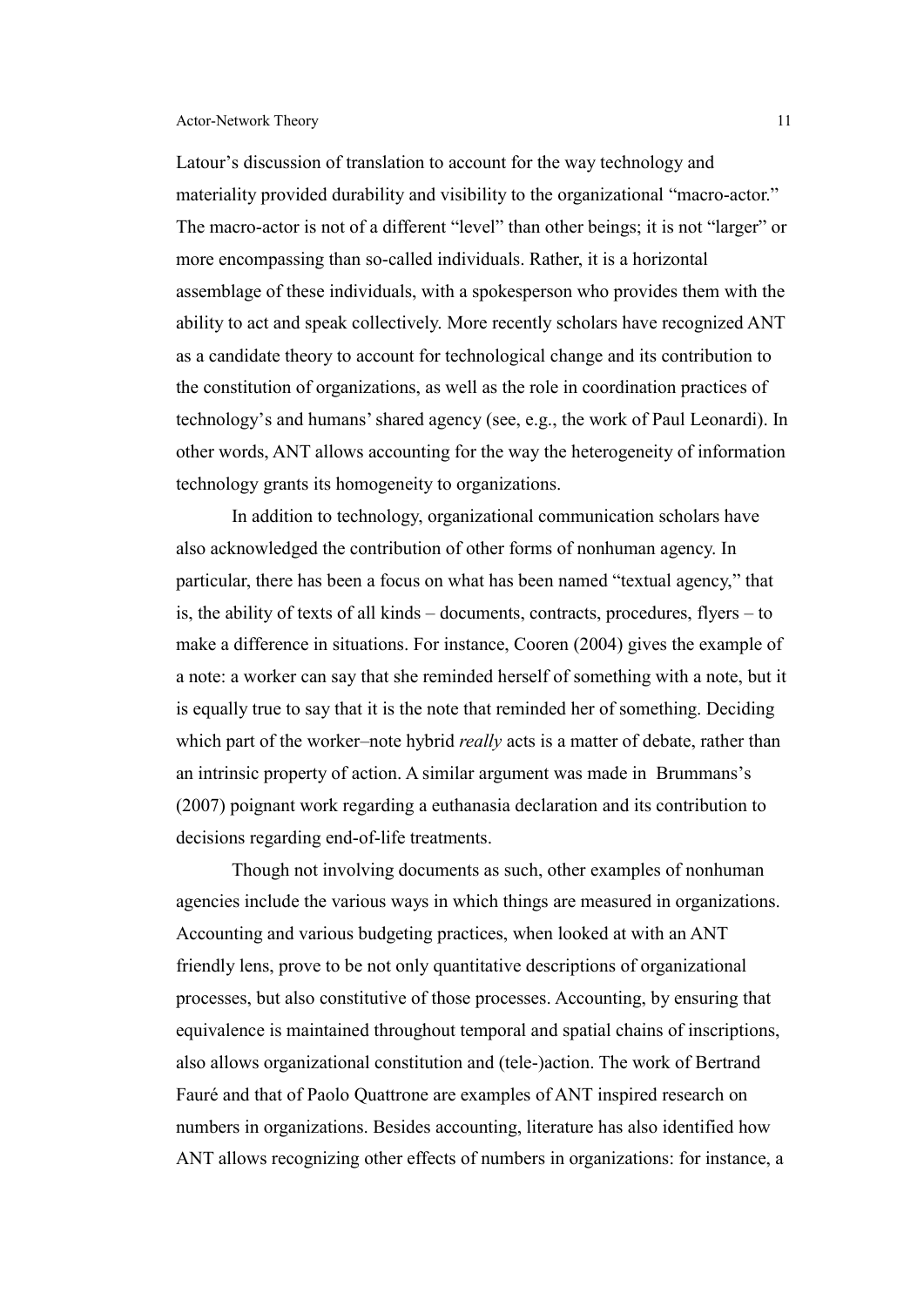measuring stick that decides which children receive nutritional care in a Doctors Without Borders (Médecins Sans Frontières) camp (Cooren & Matte, 2010) or a table drawn on a blackboard that indicates whether children are sick (Cooren & Bencherki, 2010).

### *The link between communication and organization*

Actor–network theory is central to a certain number of perspectives in organizational communication that claim that communication is constitutive of organizations. ANT, indeed, allows stressing the way materiality (including technology, documents, etc.) allows the passage from singular and ephemeral episodes of communication to apparently larger and stable organizations – what the organizational communication literature refers to as "scaling up." Thanks to the contribution of material things in organization, communication can leave its context of production and act elsewhere and at another time, and thus weave together space and time.

An original import from ANT into organizational communication is a focus on action, rather than people, as the unit of analysis. Indeed, as Barbara Czarniawska (2004) suggests, organizations may be better understood as *action nets* that are woven together through narratives. In particular, Latour draws on Greimas's concept of "programs of action" to account for the way different actants may pursue aims that translate each other into a common collective action. In our field, this has led to the suggestion that the imbrication of programs of action corresponds to the incorporation of individual narratives into an organizational metanarrative or into an *authoritative text* (Kuhn, 2008).

ANT inspired approaches have also explored the ways in which material entities, including texts, have organizing – but also *dis*organizing – effects. This idea is based on earlier work by Taylor and colleagues on the idea that organizations are constituted through an interplay of text and conversation. Text, the argument goes, stabilizes conversations, which in turn allow giving a voice to texts in the current situation. Although Taylor and others suggested the idea as early as 1996, its influence is still felt today. More recently, Latour's notion of "matters of concern" has been used in organizational communication to account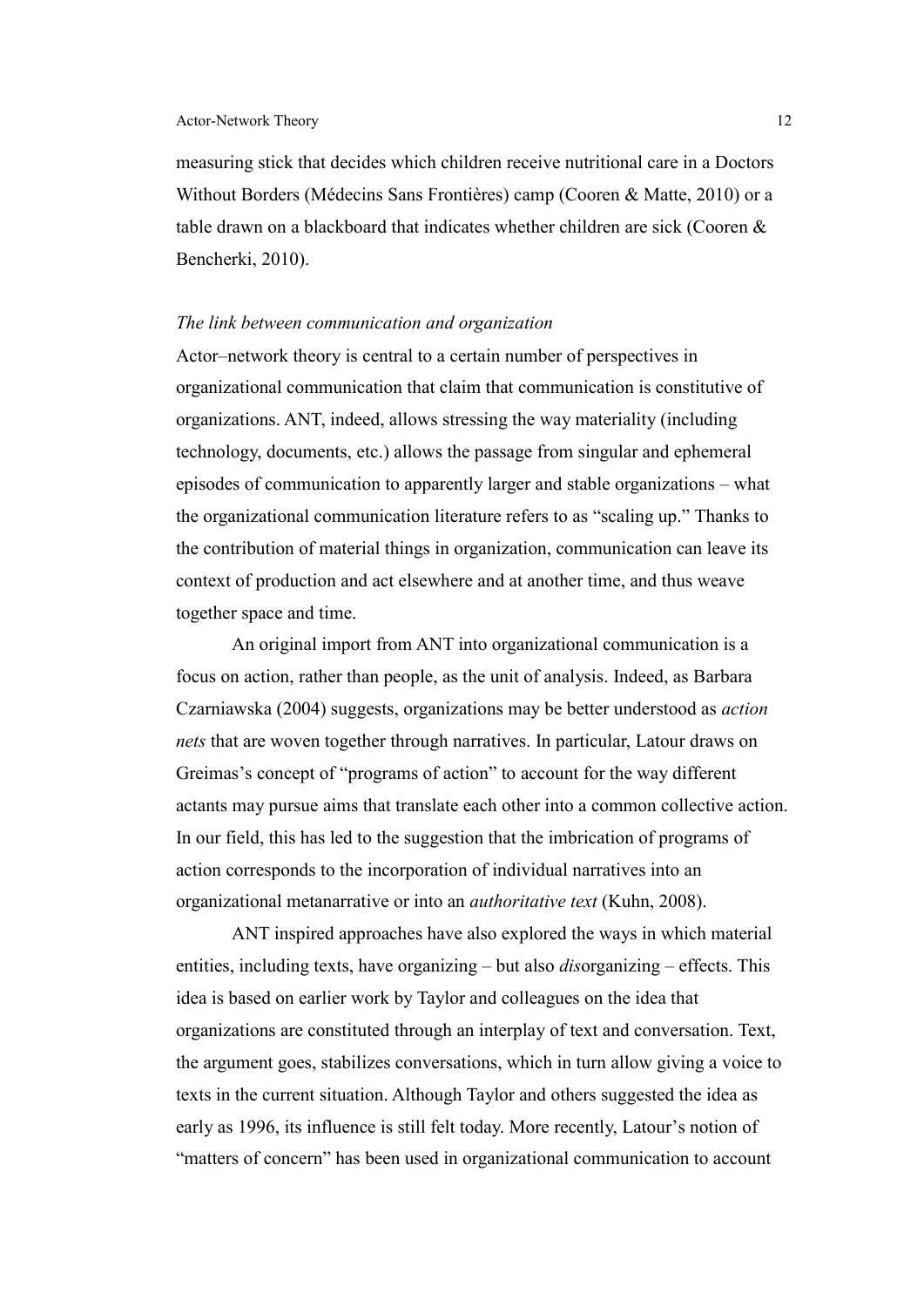for the way things – issues, objects, documents, etc. – may become active again in the current interactional scene (see, e.g., Cooren et al., 2015). Indeed, the notion highlights the idea that one of the ways in which "facts" – for instance a particular strategic threat – act is by being expressed as concerns and picked up by others as such in conversation.

Even though it is always delicate to sort researchers into schools and traditions, it is probably accurate to describe many of the people who have been mentioned so far as (loosely) belonging to what has been called the Montreal School of organizational communication, which shares with other approaches the view that communication is constitutive of organizations. The originality of the Montreal School lies in part in borrowing from ANT its focus on the role of materiality in the constitution of the social, meaning that documents, technologies and other "things" – including meeting minutes, sticky notes, whiteboards, emails, and many others – help our conversations endure and carry them to other places and other times. This means that material things of all kinds allow our decisions, plans, judgments, forecasts, and other language acts to have effects in other places and at other times. Recognizing the role of material things in the constitution of our organizations has led Montreal School researchers to refer to the latter as "plenums of agencies."

## **ANT critiques and future research directions**

It is interesting and perhaps indicative of actor–network theory's fit with organizational communication that very few critiques of ANT come from within our discipline. Critiques that have been formulated elsewhere, however, may be relevant for organizational communication scholars and hint at possible future directions for students and researchers.

A first, classical critique of ANT is that it is unable to think critically about the realities it describes. Said otherwise, it is not interested in power related issues, or in the historical conditions of power. For instance, ANT has been accused of accounting for the formation of networks, but failing to explain their dynamics once they are formed and their effect on the distribution of power. ANT friendly perspectives, it is said, omit reflection on the consequences of technology,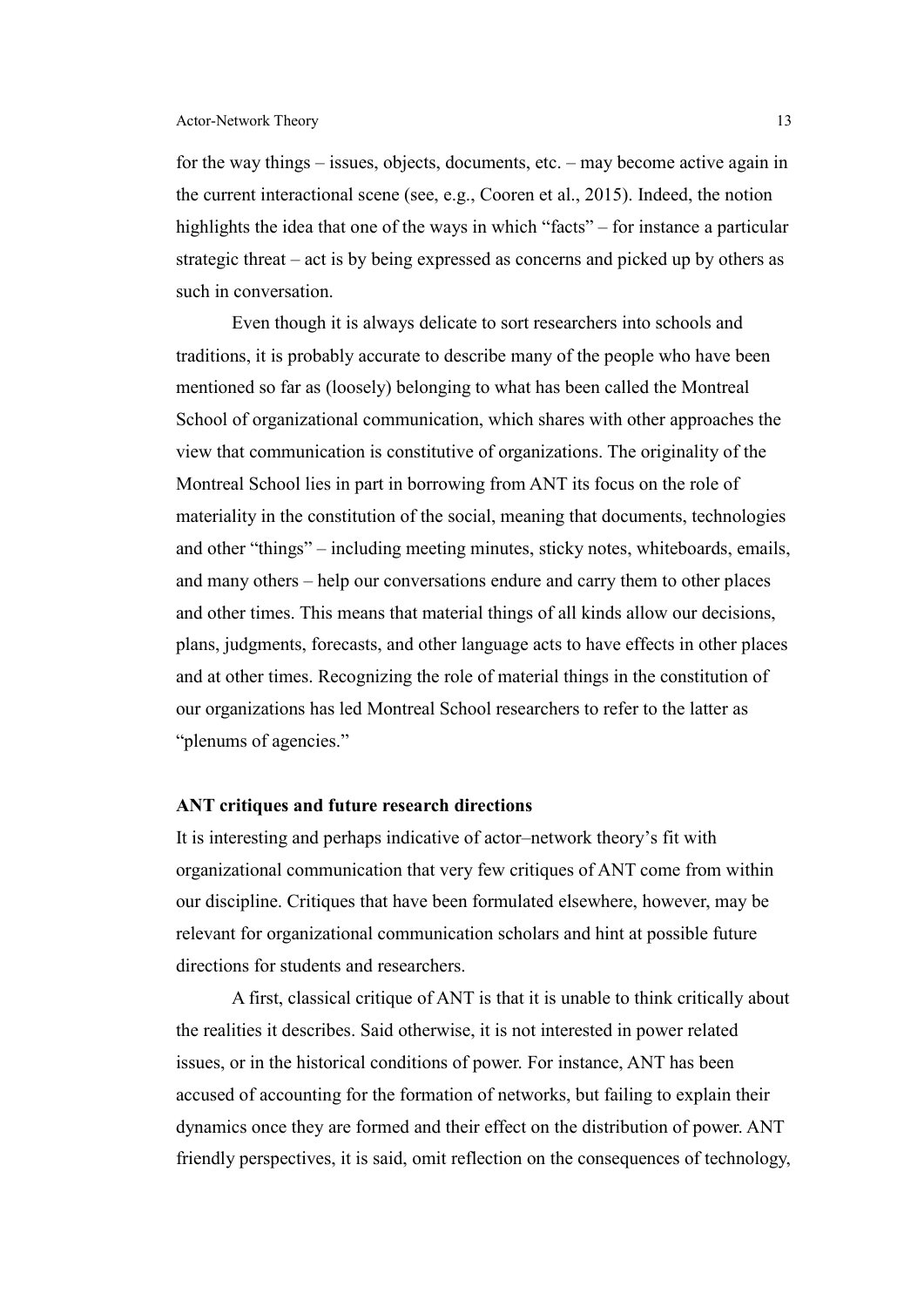as well as on the structural and cultural contexts where it is constructed. This omission of power issues may come from ANT's theory of agency, which ascribes agency to people and things essentially, without questioning that capacity to act – even though, the critique goes, agency is made possible by all sorts of social factors that ANT disregards. Interestingly, although many have raised concerns over ANT's lack of attention to issues of power, others have accused it of the exact opposite: science, knowledge, and pretty much anything else become the battleground of opposing agencies, with no real truth to be found, as Amsterdamska pointed out in a widely cited article unambiguously titled "Surely You Are Joking, Monsieur Latour!" (1990). Rather than regretting such a "political ontology," Alcadipani and Hassard (2010) point out that ANT's explanation of the way things are "assembled into being" (p. 423) provides the potential to "de-naturalize" the organizations and collectives that we take for granted. In other words, ANT warns against the trap of assuming that the way we organize our shared lives and labor is the only possible way. Latour himself notes that for ANT, power is not something that serves to explain reality; on the contrary, the theory is interested in understanding how power is done, without presuming who or what has power. In other words, for ANT, power should be studied in actu, that is, in its actual performance.

Other critics have taken issue with the role ANT gives to nonhuman "actors" in the name of the "general symmetry" it calls for. This is connected to the issue of intentionality, as well as to related questions of human dignity and of what should deserve to be called an "action." ANT, it is said, denies the fact that only humans can transform society, that only such acts deserve to be called actions. It may be correct that humans interact with nonhumans, but both types of agency cannot be analyzed in the same terms. More vehement attacks include accusations of a return to hylozoism (the belief that inanimate objects are alive). The argument against ANT revolves around the notion of intentionality, that is, whether action should be willful; answering yes to the question amounts to limiting agency to humans. This argument also comes from within organizational communication; in particular, questions arise regarding whether nonhuman agency can be meaningful (McPhee & Seibold, 1999). McPhee, and more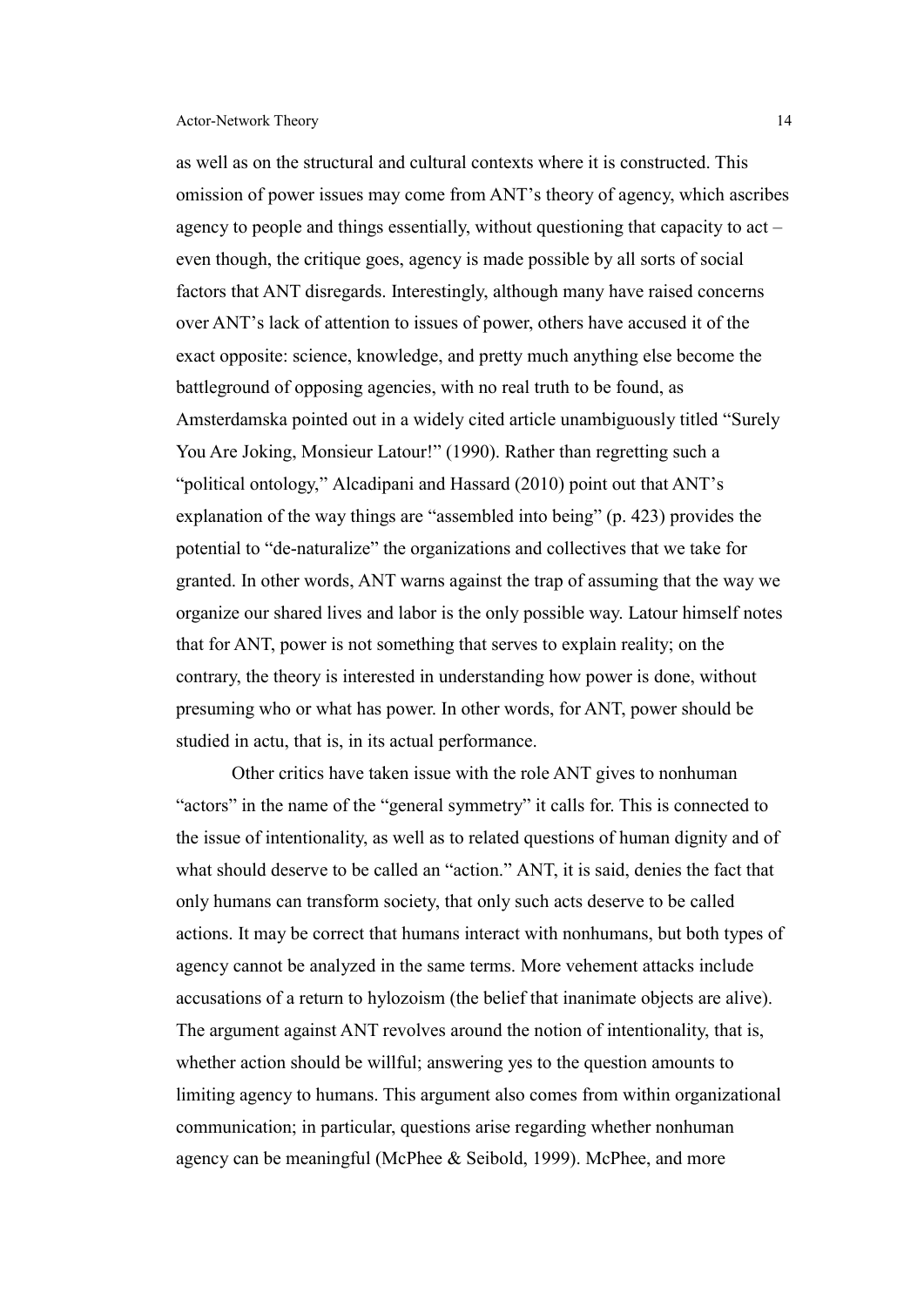generally the "four flows" tradition of CCO, follow Giddens's structuration theory, where agency supposes not only intentionality but also reflexivity and contextual knowledge, which prevent the attribution of action to nonhumans. Furthermore, agency for Giddens (1993) is not only to have acted in some way, but also to possess the capacity to "have acted otherwise" (p. 81), which implies a form of decision or choice, which has no correspondence in ANT.

Another issue that has been raised with respect to ANT, as reported in Bardini (2007), is that of its ambiguous relation with reflexivity. Indeed, ANT's program to show that science and technology are practical achievements is imperfectly applied to ANT scholars' own descriptions of their observations. How that could be achieved without a sort of infinite regression is not yet settled and deserved further consideration. Although some scholars find a solution in adopting writing practices that highlight their own uncertainties and limitations, others straightforwardly reject the need for them to be reflexive about their own research.

A last critique concerns the "semiotic" character of ANT, as has already been described above (see Bardini, 2007). Indeed, by using – whether metaphorically or otherwise – a language borrowed from semiotics, and in particular from Greimas's narrative theory, ANT runs the risk of reducing everything to text and to "scripts." Rather than studying materiality and the role of technology, for instance, the theory may very well be studying their description in talk, or the written procedures that are inscribed in/on them. This critique is of particular relevance to us here, as it has been extended to include the Montreal School of CCO, whose members, the argument goes, by drawing on the notion of matters of concern, have been studying materiality only to the extent it is "textualized" through its evocation as a concern to participants in meetings and interactions.

Finally, with some exceptions, the relationship between ANT and organizational communication has been mostly one way. However, there are many avenues for organizational communication, and perhaps CCO in particular, to contribute to ANT in return. For instance, CCO, as an alternative take on organizations, is in a good position to formulate just the kind of critical insight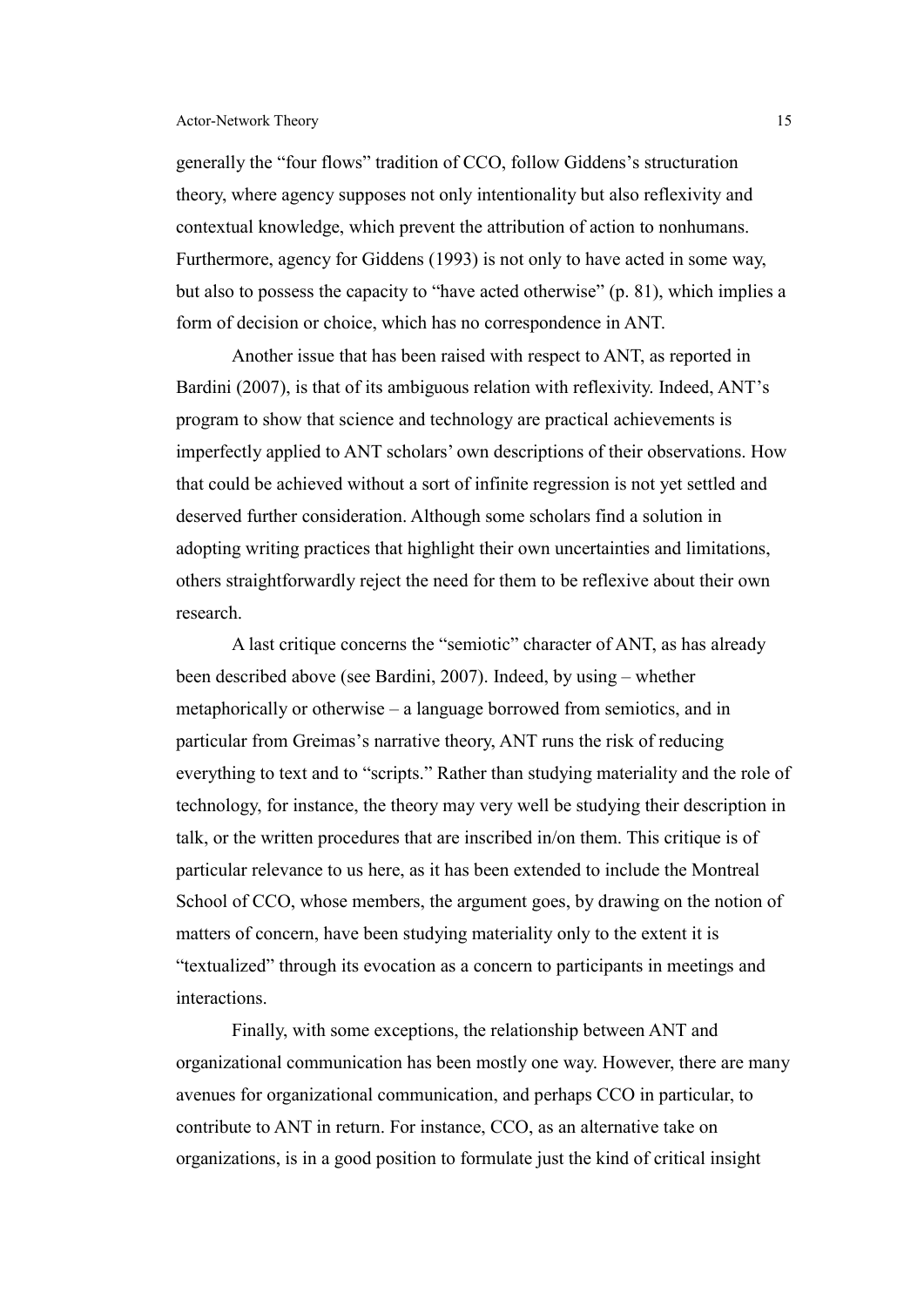that could feed back into ANT and serve as a response to those who believe the theory lacks the ability to tackle issues of power. Indeed, by viewing organizations, factories, and other workplaces as continuous achievements, rather than stable and fixed entities, CCO scholars may provide ANT with the means to show its ability to question the taken-for-granted character of work relations, including power relations, especially to the extent that materiality may play a part in constituting and stabilizing those relations. As organizational communication continues to borrow from ANT, it will need to provide answers to the critiques with which the latter has had to deal. For instance, should our discussions of organizations give privilege to human intentionality and dignity? How can we reconcile our interest for the role of technology with an original treatment of power issues? These, and many other questions, are not only deterrents to but also exciting opportunities for creative organizational communication research moving forward. Recent work in organizational communication is already suggestive of an engagement with materiality beyond its "textualization" (see Putnam, 2015, on the discourse–materiality relationship). In the same vein, continuing our engagement with ANT and related theories may also lead us to reconsider what we mean by communication: attempting to include nonhumans in the equation may be an opportunity to devise a theory of (organizational) communication that is not limited to human language. Furthermore, organizational communication research may want to consider ANT not only in terms of technology or materiality, but also – and perhaps more importantly – as a theory of shared agency, as its very name suggests. Indeed, ANT scholars have been insisting that the human/nonhuman divide does not hold, and yet in our interpretation of the theory, we have reified the divide more than ever. Approaching ANT from the idea that agency is shared may help us reconsider issues of organizational action, membership, belonging, and other situations where the locus of agency is contested or confused, without splitting the world into any given categories in advance.

# **References**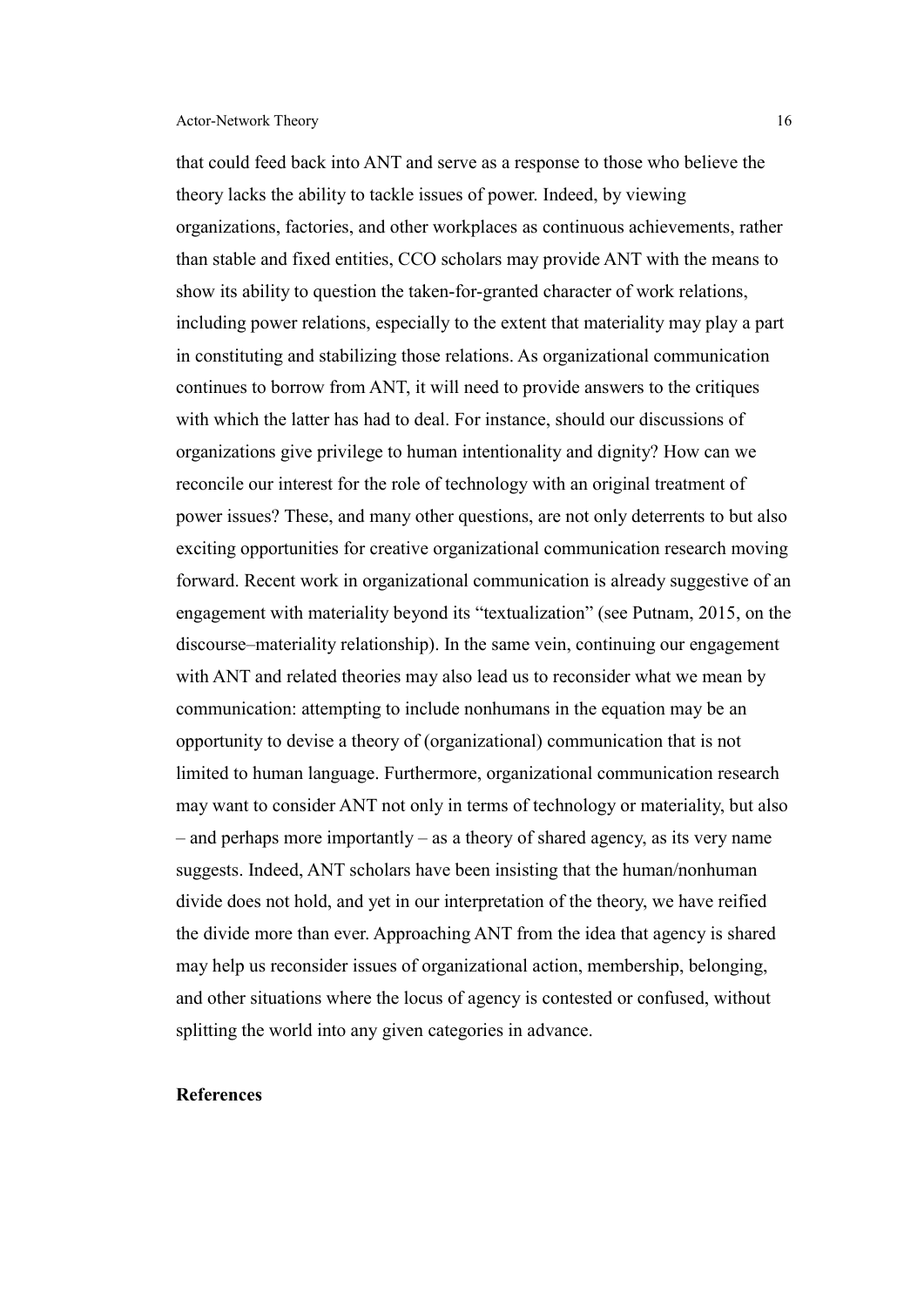- Alcadipani, R., & Hassard, J. (2010). Actor–network theory, organizations and critique: Towards a politics of organizing. *Organization, 17*(4), 419–435. doi:10.1177/1350508410364441
- Amsterdamska, O. (1990). Book review: Surely you are joking, Monsieur Latour! *Science, Technology, & Human Values, 15*(4), 495–504. doi:10.1177/016224399001500407
- Bardini, T. (2007). Retour sur une (d)ébauche: Une problématique communicationnelle du changement technique. *tic & société, 1*(1). doi:10.4000/ticetsociete.245
- Beck, E. N. (2015). The invisible digital identity: Assemblages in digital networks. *Computers and Composition, 35*, 125–140. doi:10.1016/j.compcom.2015.01.005
- Benoit-Barné, C. (2009). Reflections on science and technology controversies, material recalcitrance and empty reservoirs that suddenly become full. In S. Jacobs (Ed.), *Concerning argument*. Washington, DC: National Communication Association.
- Brummans, B. H. J. M. (2007). Death by document: Tracing the agency of a text. *Qualitative Inquiry, 13*(5), 711–727.
- Besel, R. D. (2011). Opening the "black box" of climate change science: Actor– network theory and rhetorical practice in scientific controversies. *Southern Communication Journal, 76*(2), 120–136. doi:10.1080/10417941003642403
- Callon, M., Lascoumes, P., & Barthe, Y. (2009). *Acting in an uncertain world: An essay on technical democracy*. Cambridge, MA: MIT Press.
- Czarniawska, B. (2004). On Time, Space, and Action Nets. *Organization*, *11*(6), 773–791. http://doi.org/10.1177/1350508404047251
- Law, J., & Callon, M. (1992). The Life and Death of an Aircraft: A Network Analysis of Technical Change. In W. E. Bijker & J. Law (Eds.), *Shaping Technology/Building Society: Studies in Sociotechnical Change* (pp. 21– 52). Cambridge, MA: MIT Press.
- Cooren, F. (2004). Textual agency: How texts do things in organizational settings. *Organization, 11*(373–393). doi:10.1177/1350508404041998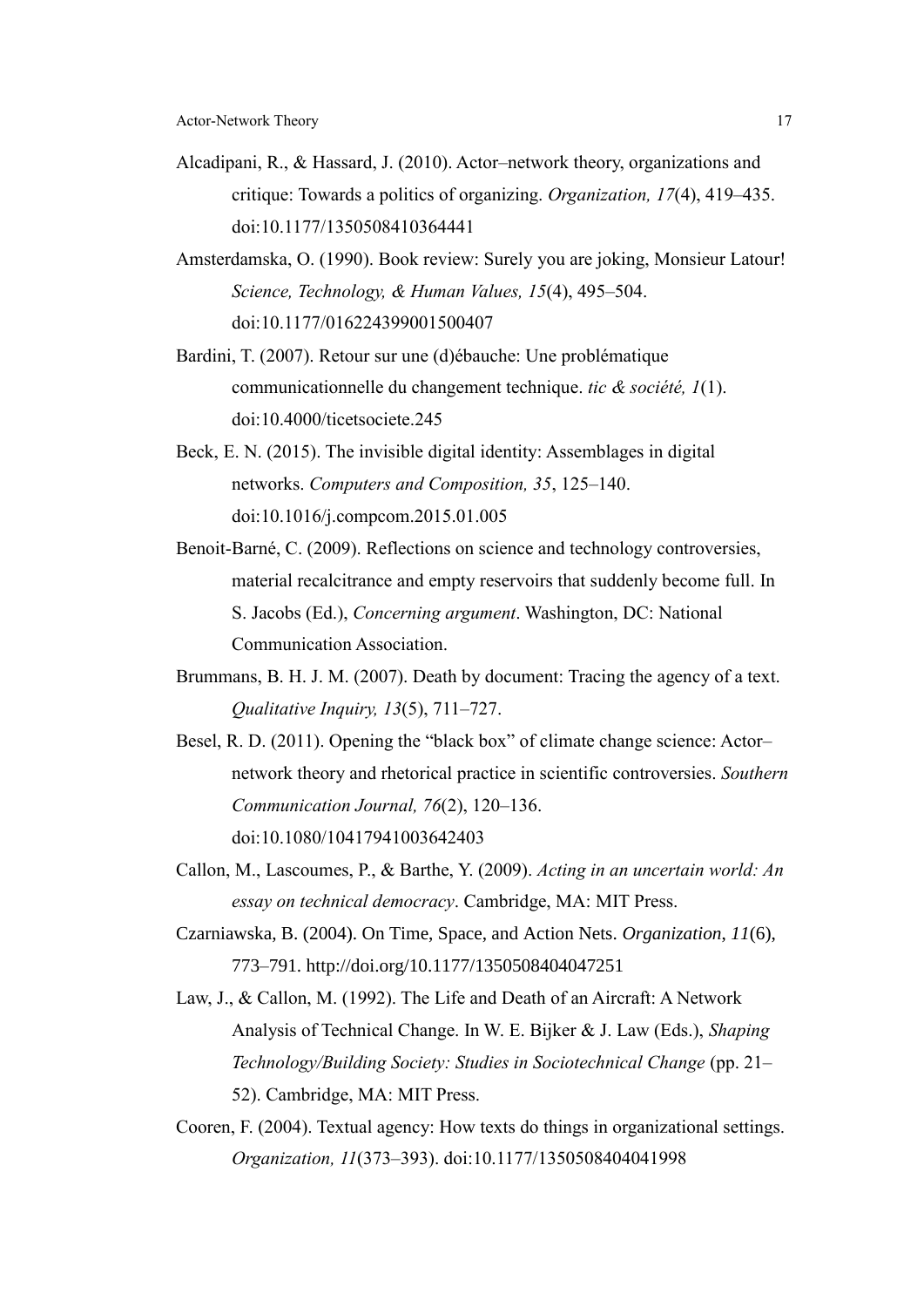- Cooren, F., & Bencherki, N. (2010). How things do things with words: Ventriloquism, passion and technology. *Encyclopaideia, Journal of Phenomenology and Education, 14*(28), 35–61.
- Cooren, F., & Matte, F. (2010). For a constitutive pragmatics: Obama, Médecins Sans Frontières and the measuring stick. *Pragmatics and Society, 1*(1), 9– 31. doi:10.1075/ps.1.1.02coo
- Cooren, F., Bencherki, N., Chaput, M., & Vásquez, C. (2015). The communicative constitution of strategy-making: Exploring fleeting moments of strategy. In D. Golsorkhi, L. Rouleau, D. Seidl, & E. Vaara (Eds.), *The Cambridge handbook of strategy as practice* (pp. 365–388). Cambridge, UK: Cambridge University Press.
- Giddens, A. (1993). *New rules of sociological method: A positive critique of interpretative sociologies.* Stanford, CA: Stanford University Press.
- Kuhn, T. (2008). A communicative theory of the firm: Developing an alternative perspective on intra-organizational power and stakeholder relationships. *Organization Studies, 29*(8–9), 1227–1254. doi:10.1177/0170840608094778
- Latour, B. (1987). *Science in action: How to follow scientists and engineers through society*. Cambridge, MA: Harvard University Press.
- Latour, B. (1996). On interobjectivity. *Mind, Culture, and Activity, 3*(4), 228–245. doi:10.1207/s15327884mca0304\_2
- Latour, B. (2005). *Reassembling the social: An introduction to actor–network theory*. Oxford, UK: Oxford University Press.
- Latour, B. (2011). Networks, societies, spheres: Reflections of an actor–network theorist. *International Journal of Communication, 5*, 796–810.
- Latour, B. (2013). "What's the story?" Organizing as a mode of existence. In D. Robichaud & F. Cooren (Eds.), *Organization and organizing: Materiality, agency and discourse* (pp. 37–51). New York: Routledge.
- Latour, B., & Woolgar, S. (1979). *Laboratory life: The social construction of scientific facts*. Beverly Hills, CA: Sage.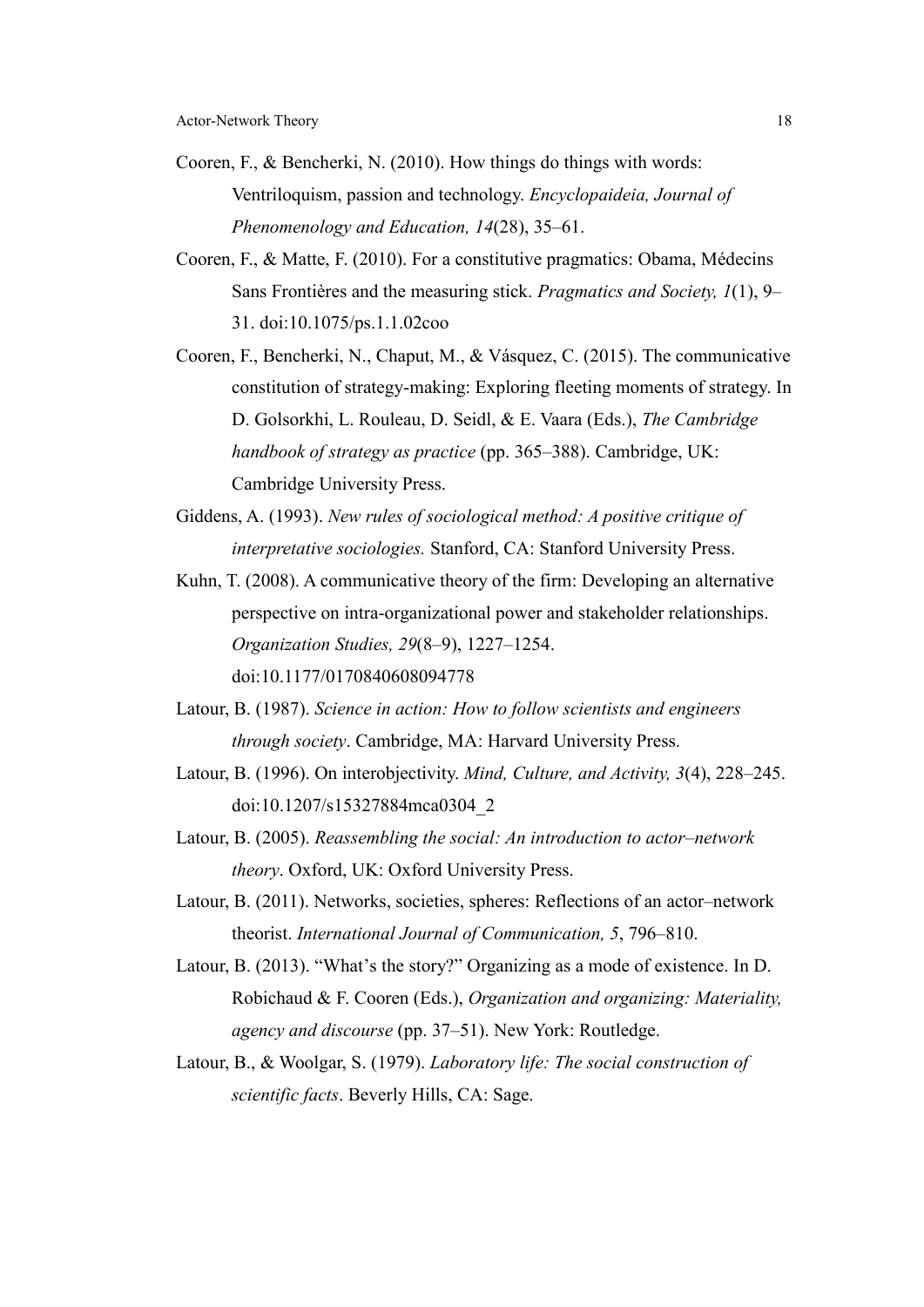- LaVigne, M. (2003). *Mobilizing actors in an intergovernmental collaboration : an actor-network theory approach*. State University of New York at Albany, Albany, NY.
- McPhee, R. D., & Seibold, D. R. (1999). Responses to the finalist essays. *Management Communication Quarterly, 13*(2), 327–336. doi:10.1177/0893318999132009
- Putnam, L. L. (2015). Unpacking the dialectic: Alternative views on the discourse–materiality relationship. *Journal of Management Studies, 52*(5), 706–716. doi:10.1111/joms.12115
- Rodgers, S. (2015). Foreign objects? Web content management systems, journalistic cultures and the ontology of software. *Journalism, 16*(1), 10– 26. doi:10.1177/1464884914545729
- Siles, I., & Boczkowski, P. (2012). At the intersection of content and materiality: A texto-material perspective on the use of media technologies. *Communication Theory, 22*(3), 227–249. doi:10.1111/j.1468- 2885.2012.01408.x
- Taylor, J. R., & Van Every, E. J. (1993). *The vulnerable fortress: Bureaucratic organization and management in the information age*. Toronto, Canada: University of Toronto Press.
- Taylor, J. R., Cooren, F., Giroux, N., & Robichaud, D. (1996). The communicational basis of organization: Between the conversation and the text. *Communication Theory*, *6*(1), 1–39.

### **Further reading**

- Contractor, N., Monge, P., & Leonardi, P. M. (2011). Multidimensional networks and the dynamics of sociomateriality: Bringing technology inside the network. Network theory (special section), *International Journal of Communication, 5*, 39.
- Czarniawska, B., & Hernes, T. (Eds.) (2005). *Actor–network theory and organizing.* Malmö, Sweden: Liber and Copenhagen Business School Press.